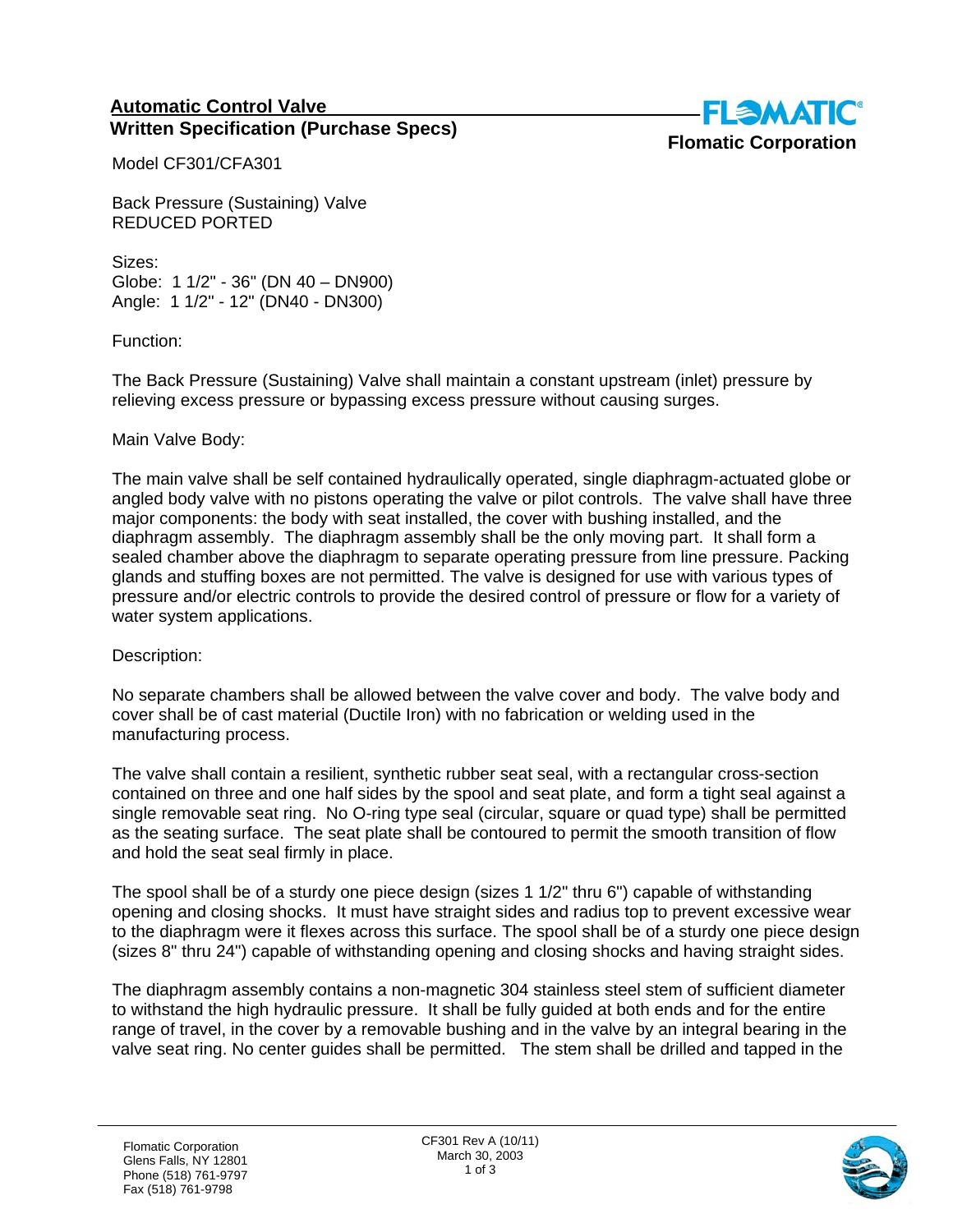

cover end to receive and affix such accessories as may be necessary. The diaphragm assembly shall be the only moving part and shall form a sealed power chamber in the upper portion of the valve, separating operating pressure from line pressure. The non-wicking, flexible, FDA approved diaphragm shall consist of nylon fabric bonded with synthetic rubber compatible with the operating fluid. The diaphragm must withstand a Mullins Burst Test of a minimum 600 psi per layer of nylon fabric. It shall be tested 100,000 times to insure longevity. The diaphragm shall be fully supported in the valve body and cover by machined surfaces with radius edges to prevent excessive wear as the diaphragm flexes. The support must be no less than one-half of the total surface area of the diaphragm in either the fully open or fully closed position.

The seat ring with integral bearing shall be a one-piece solid design and shall have a minimum of a 4° taper on the seating surface for a positive drip-tight shut off. The seat ring in 6" and smaller size valves shall be threaded into the body. The valve seat ring in 8" and larger sizes shall be retained by hex head bolts for ease of maintenance. The lower bearing of the valve stem shall be contained concentrically within the seat ring and be exposed to the flow on all sides to avoid deposits. Locating the valve body and cover shall be by a machined locating lip to insure proper alignment of the valve stem. Pinning of the cover to the valve body shall not be permitted.

All necessary repairs and/or modifications other than replacement of the main valve body shall be made possible without removing the valve from the pipeline. The valve manufacturer shall warrant the valve to be free of defects in material and workmanship for a one year period from date of shipment, provided the valve is installed and used in accordance with all applicable instructions.

The valve manufacturer shall be able to supply a complete line of equipment from 1-1/2" through 36" sizes and a complete selection of complementary equipment. The valve manufacturer shall also provide a cavitation chart which shows flow rate, differential pressure, percentage of valve opening, Cv factor, system velocity and if there will be cavitation damage.

Material Specification

Valve size: Main Valve Body and Cover: Main Valve Trim: Connection: Pressure Rating: Temperature Range: Rubber Material: Coating: Desired Options: